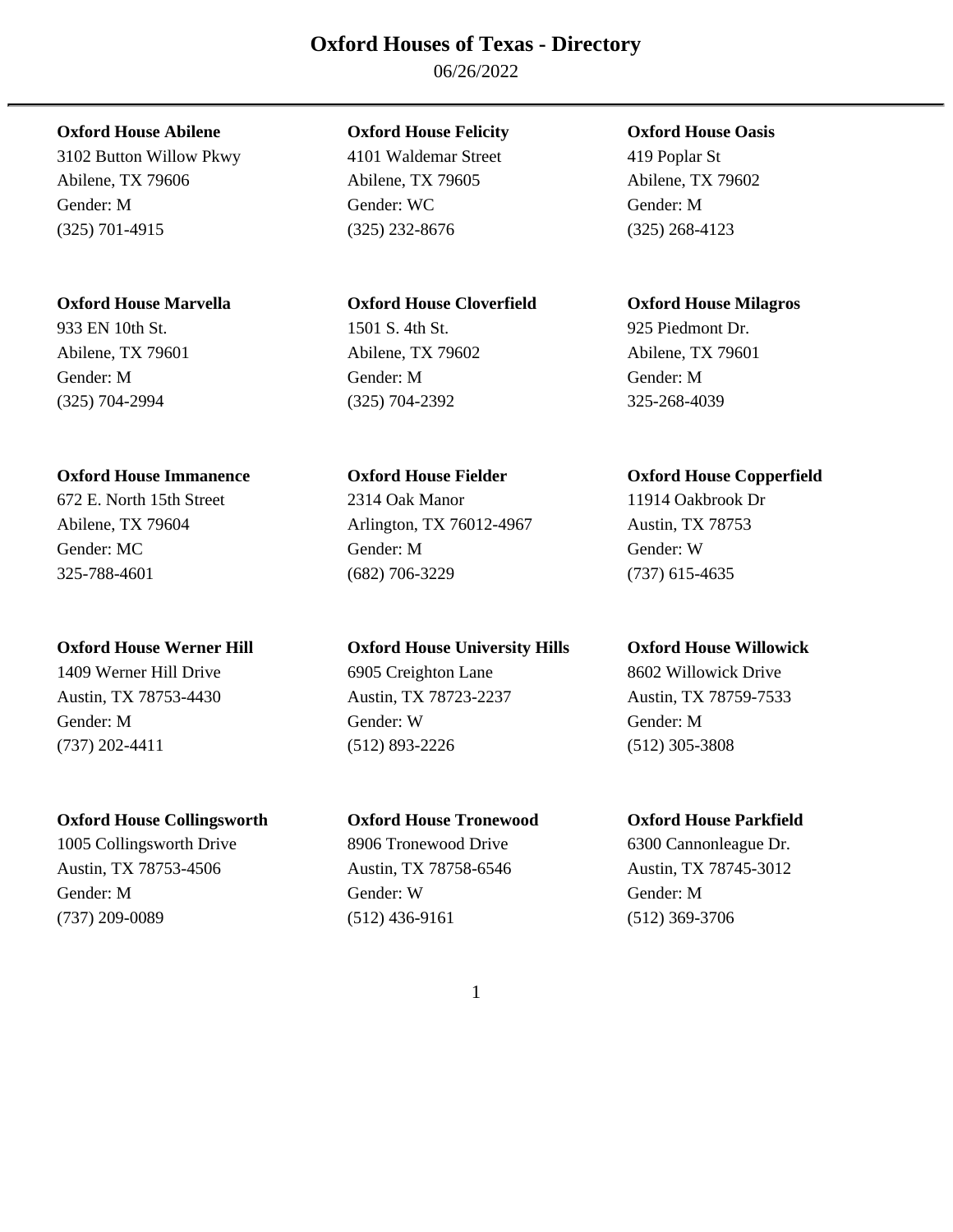06/26/2022

2306 Rockridge Drive 305 Younger Court 12308 Yarmont Way Austin, TX 78744-5032 Austin, TX 78753 Austin, TX 78753 Gender: M Gender: M Gender: WC (949) 214-4196 (512) 305-3191 (512) 428-4063

### **Oxford House Dallum Oxford House Huddleston Oxford House Slayton**

Austin, TX 78753-4517 Austin, TX 78748-4909 Austin, TX 78753 Gender: M Gender: W Gender: M (512) 833-9134 (512) 382-6800 (512) 494-5911

### **Oxford House Laska Oxford House Delta Oxford House Laguna**

(512) 487-5494 (512) 350-2787 (512) 298-1828

### **Oxford House Buffalo Pass Oxford House Bell Oxford House Longhorn**

5634 Wagon Train Rd 11716 Bell Avenue 7200 Teaberry Drive Austin, TX 78749 Austin, TX 78759 Austin, TX 78745 Gender: M Gender: M Gender: M (512) 348-6309 (512) 243-8191 (512) 893-1714

### **Oxford House Honeybear Oxford House Airport Oxford House Genesis**

2509 Patsy Parkway 4406 Airport Blvd 3500 Loyola Lane Austin, TX 78744 Austin, TX 78722 Austin, TX 78723 Gender: W Gender: M Gender: WC (512) 297-2556 (737) 708-8012 (512) 215-0779

### **Oxford House Rockridge Oxford House Northcrest Oxford House Gaia**

# 9402 Dallum Dr 8012 Huddleston Lane 9303 Slayton Drive

# 6901 Vassar Drive 2311 Tamarisk Circle 3302 Laguna Dr Austin, TX 78723 Austin, TX 78744 Austin, TX 78741 Gender: W Gender: M Gender: M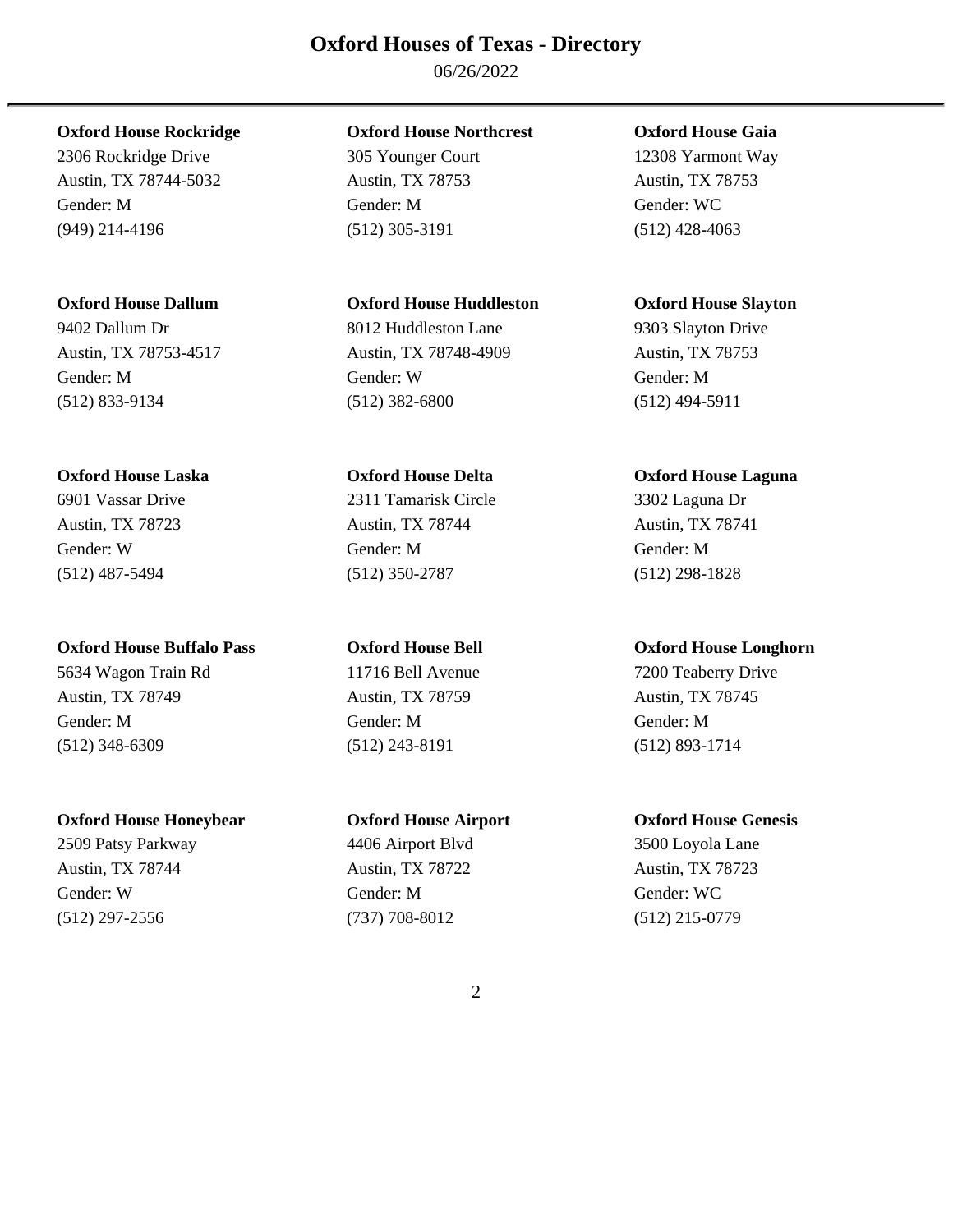06/26/2022

Austin, TX 78727-4456 Austin, TX 78702 Austin, TX 78745 Gender: M Gender: M Gender: WC (512) 366-5704 (512) 551-2109 (512) 710-9998

### **Oxford House Childress Oxford House Dynamis Oxford House Rufus**

10200 English Oaks Dr. 6505 Spring Fever Trail 7013 Rufus Dr Austin, TX 78758 Austin, TX 78744 Austin, TX 78752 Gender: MC Gender: M Gender: M (512) 330-4644 (512) 893-1363 (512) 344-9549

### **Oxford House Parmer Oxford House 4th Dimension Oxford House Skycrest**

12609 Rampart St 3119 East 13th Street 6509 Skycrest Dr.

### **Oxford House Identity Oxford House Camilla Oxford House Stonewall**

Austin, TX 78752 Austin, TX 78748-5331 Austin, TX 78752 Gender: M Gender: W Gender: M (512) 608-4077 (512) 766-2622 (512) 350-2642

5611 Gloucester Lane 15109 Savannah Heights Dr. 3820 Black Granite Dr. Austin, TX 78723 Austin, TX 78717 Austin, TX 78744 Gender: W Gender: M Gender: M (512) 487-5776 (512) 344-9347 512-428-4337

Austin, TX 78758 Austin, TX 78702 Austin, TX 78745 Gender: M Gender: W Gender: M 512-305-3444 512-220-7925 512-519-9059

416 Northway Dr. 9028 Frock Ct. 600 Amesbury Lane

### **Oxford House Victorious Oxford House Savannah Oxford House McKinney Falls**

### **Oxford House Lamar Oxford House Govalle Oxford House Gaines Mill**

1210 Neans Dr 3301 Thompson St 7605 Gaines Mill Lane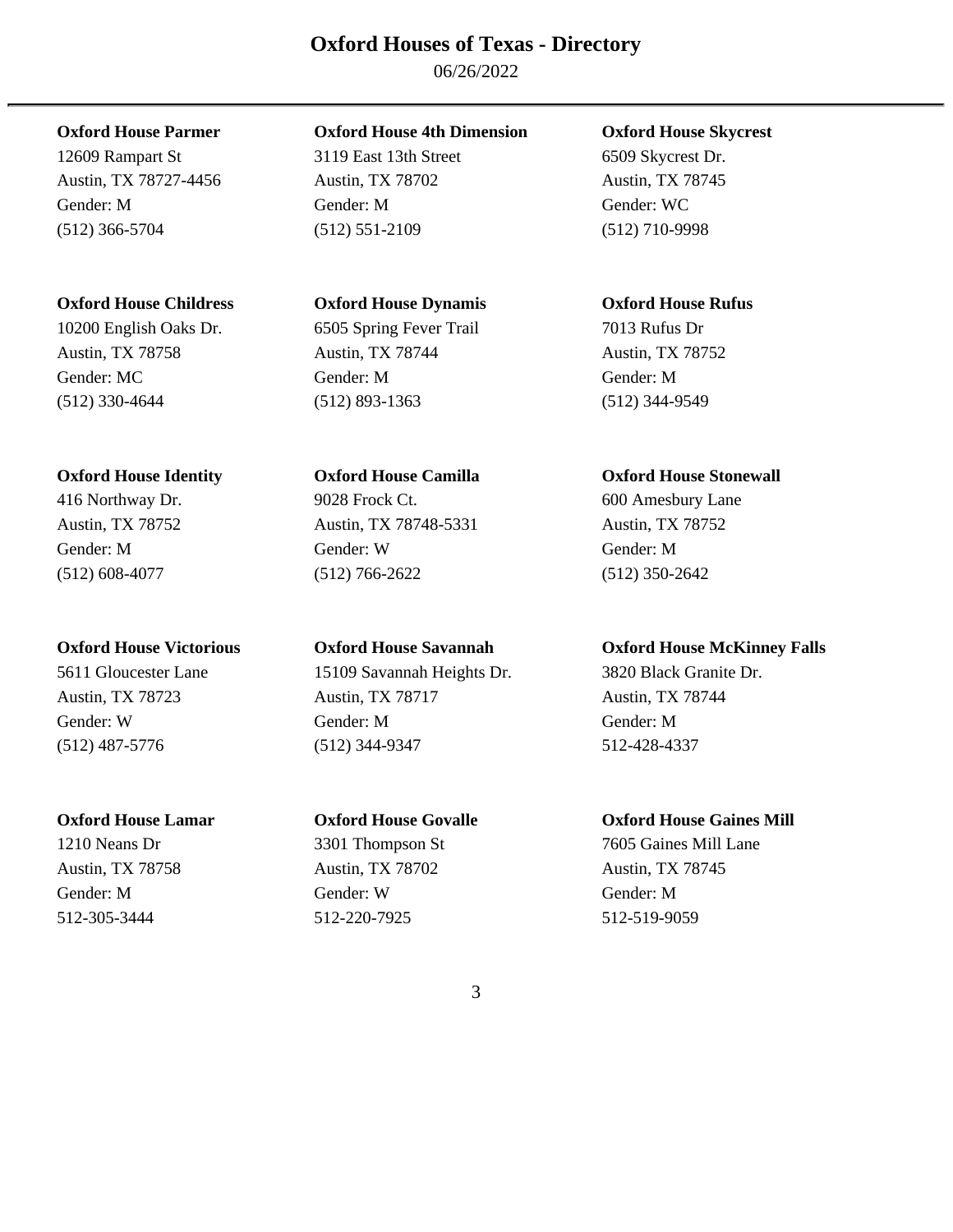06/26/2022

Austin, TX 78758 Austin, TX 78741 Austin, TX 78729 Gender: W Gender: W Gender: M 512-291-7865 512-813-9172 737-212-0363

### **Oxford House Coleman Bedford Oxford House Avondale II Oxford House Parker Place**

(682) 738-3232

3140 Delaford Dr 2307 Versailles Drive 704 Pasler Street Carrolton, TX 75007-3746 Cedar Park, TX 78613 College Station, TX 77840 Gender: W Gender: W Gender: W (972) 810-0191 512-305-3833 (979) 704-3206

Austin, TX 78753 Austin, TX 78747 Austin, TX 78750 Gender: WC Gender: W Gender: M 512-505-8045 512-432-5707 512-291-3192

2316 Stonegate Dr. N 800 Avondale Ave. 1401 E 29th Street Bedford, TX 76021 Bryan, TX 77802 Bryan, TX 77802 Gender: MC Gender: M Gender: W

### **Oxford House Erie Oxford House Versailles Oxford House Pasler**

2607 Clearwood Ct 5110 Janssen Drive 514 Santa Monica Place College Station, TX 77845 Corpus Christi, TX 78411-2622 Corpus Christi, TX 78411-2206 Gender: M Gender: M Gender: W 979-704-5451 (361) 442-2712 (361) 334-0240

### **Oxford House Payton Oxford House Bespin Oxford House Boniface**

8606 Colonial Drive 6203 Felix Ave 7203 Boniface Lane

### **Oxford House Nemo Oxford House Lilypad Oxford House Quarter Horse**

301 Provines Dr. 10409 Big Thicket Dr. 11516 Quarter Horse Trail

### **Oxford House Clearwood Oxford House La Palmera Oxford House Santa Monica**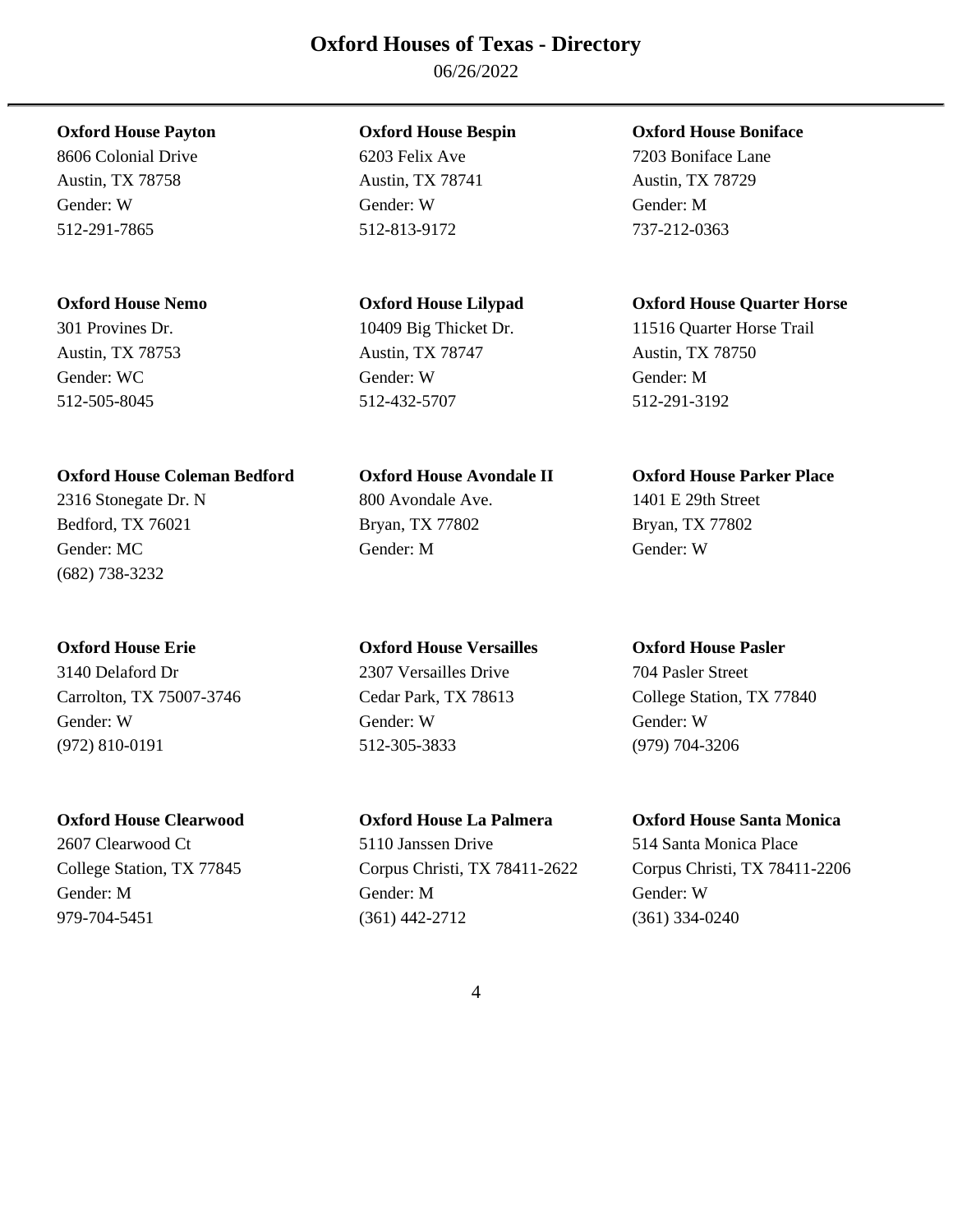06/26/2022

3511 Floyd St 4326 Honduras Dr 5030 Bonner Drive

**Oxford House Braesvalley Oxford House Saint Andrews Oxford House Parkdale** 

4902 Brinkwood Dr 5201 Bromley 4218 Dolphin Place Corpus Christi, TX 78413-2408 Corpus Christi, TX 78413 Corpus Christi, TX 78411 Gender: M Gender: W Gender: M (361) 444-5711 (361) 452-0124 (361) 500-4146

617 Coral Place 4909 Gabriel 1037 Brock Drive Corpus Christi, TX 78411 Corpus Christi, TX 78415 Corpus Christi, TX 78412 Gender: MC Gender: WC Gender: WC Gender: M (361) 452-5174 (361) 413-2446 206-529-4252

501 Deforrest Street 710 Anderson St. 502 Dolphin Place

**Oxford House Oceanside Oxford House Carroll Woods Oxford House Arbor Park** 

Corpus Christi, TX 78411-1315 Corpus Christi, TX 78411-5007 Corpus Christi, TX 78411-4715 Gender: M Gender: M Gender: M (361) 452-6278 (361) 334-0061 (361) 334-1541

**Oxford House Abbey Road Oxford House Rolling Stones Oxford House South Shore**  5710 Abbey Dr 502 Dolphin Place 1213 Ray Dr Corpus Christi, TX 78413 Corpus Christi, TX 78411 Corpus Christi, TX 78411 Gender: M Gender: WC Gender: M (361) 334-1097 (361) 299-0063 (361) 414-9339

Corpus Christi, TX Corpus Christi, TX 78411 Corpus Christi, TX 78411 Gender: W Gender: M Gender: M 361-730-7335 361-299-5300 361-414-9042

**Oxford House Coral Reef Oxford House Gabriel Oxford House Meadowbrook** 

**Oxford House Deforrest Oxford House White Sands Oxford House Dolphin Place**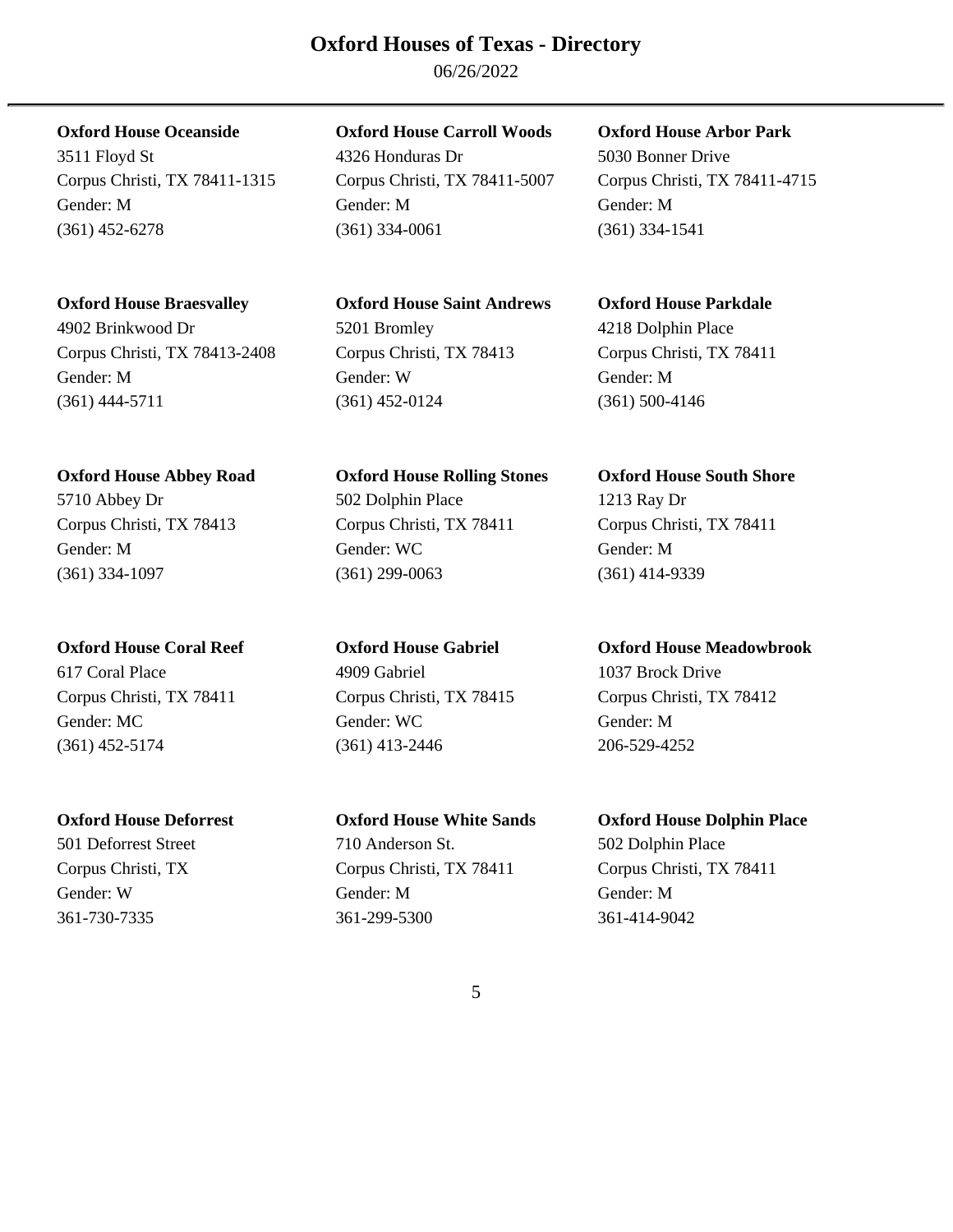06/26/2022

4317 Hermosa Dr. 10231 Catalpa Road 726 Glendale Drive Corpus Christi, TX 78411 Dallas, TX 75243-5120 Dallas, TX 75214-4628 Gender: M Gender: M Gender: M

3624 Coral Gables Drive 7317 Alto Caro Dr 7003 London Fog Drive Dallas, TX 75229-2619 Dallas, TX 75248-4242 Dallas, TX 75227-6722 Gender: M Gender: W Gender: MC (214) 750-1440 (972) 685-5059 (972) 913-4189

(972) 773-9366 (214) 377-9675 (469) 620-3513

11023 Odette Ave 7314 Campbell Road 11331 Glen Cross Dr. Dallas, TX 75228-2315 Dallas, TX 75248-1631 Dallas, TX 75228 Gender: W Gender: M Gender: W (972) 677-7341 (214) 812-9158 (972) 863-9773

### **Oxford House Country Club Oxford House Eqinox Oxford House Middle Way**

11319 Drummond Circle 11005 Swafer Dr 17912 Hillcrest Road Dallas, TX 75228 Dallas, TX 75228 Dallas, TX 75252 Gender: M Gender: WC Gender: WC Gender: W (214) 782-9441 (214) 812-9374 (214) 484-9541

### **Oxford House Malibu Oxford House Catalpa Oxford House Dallas**

(214) 238-0715 (214) 826-4329

# 3047 Rambling Dr 11031 Odette Ave 5406 Gaston Ave Dallas, TX 75228-5155 Dallas, TX 75228-2315 Dallas, TX 75214 Gender: M Gender: W Gender: M

### **Oxford House North Park Oxford House Junius Oxford House London Fog**

### **Oxford House Rambling Oxford House Odette Oxford House Lakewood 2**

### **Oxford House Truxillo Oxford House Campbell Oxford House Oak Ridge**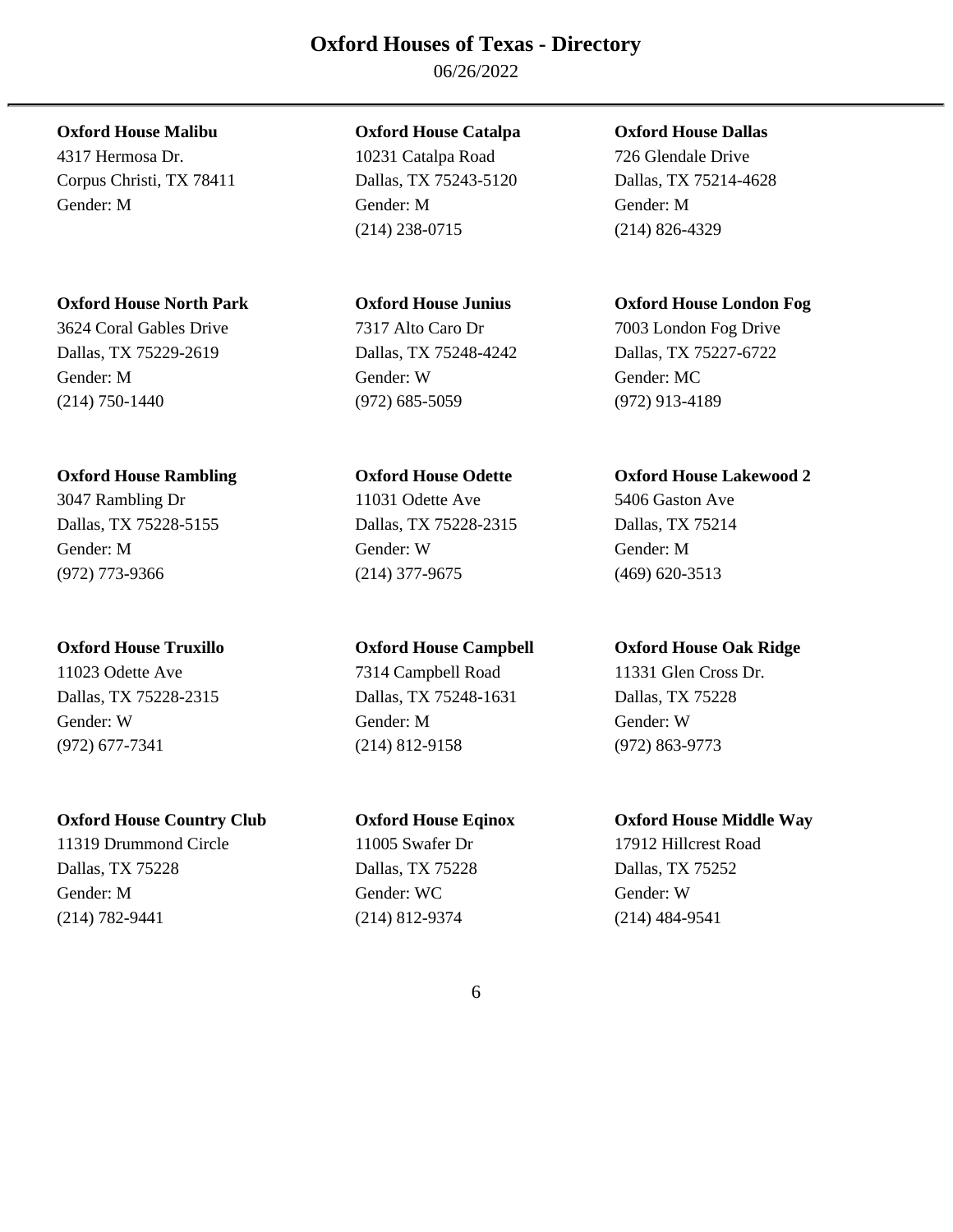06/26/2022

### **Oxford House White Rock Oxford House Highlander Oxford House Woodstone**

### **Oxford House Silverthorne Oxford House Cotillion Oxford House Moreland**

Dallas, TX 75287 Dallas, TX 75228 Dallas, TX 75246 Gender: W Gender: M Gender: W (469) 892-6750 (469) 567-3740 (214) 915-8807

### **Oxford House San Paula Oxford House Tayler Oxford House Dunaway**

Dallas, TX 75228 Dallas, TX 75228 Dallas, TX 75228 Gender: M Gender: MC Gender: M 469-372-6394 (214) 272-8372 (214) 272-7004

11906 Oak Highland Dr. 10410 Carry Back Circle 13215 Harkness Dr. Dallas, TX 75243 Dallas, TX 75229 Dallas, TX 75243 Gender: W Gender: M Gender: M (214) 258-5710 (214) 272-7749 (469) 913-7565

8453 Banquo Rd 7219 Highland Heather Ln 7963 Woodstone Ln Dallas, TX 75228 Dallas, TX 75248 Dallas, TX 75248 Gender: W Gender: M Gender: M (214) 647-1392 (214) 272-7428 (469) 730-3026

2516 Silverthorne Dr. 11323 Cotillion Dr. 4607-4609 Gaston Ave

2811 San Paula Ave. 11340 Dumbarton Dr 10524 Shiloh Road Dallas, TX 75228 Dallas, TX 75228 Dallas, TX 75228 Gender: M Gender: WC Gender: M (469) 930-5850 (972) 925-9204 (469) 206-6518

### **Oxford House Amethyst Oxford House Electric Oxford House Harkness**

### **Oxford House Motley Oxford House Bon Park Oxford House Materhorn**

3319 Santa Teresa Dr. 11137 Cotillion Dr. 2916 Materhorn Drive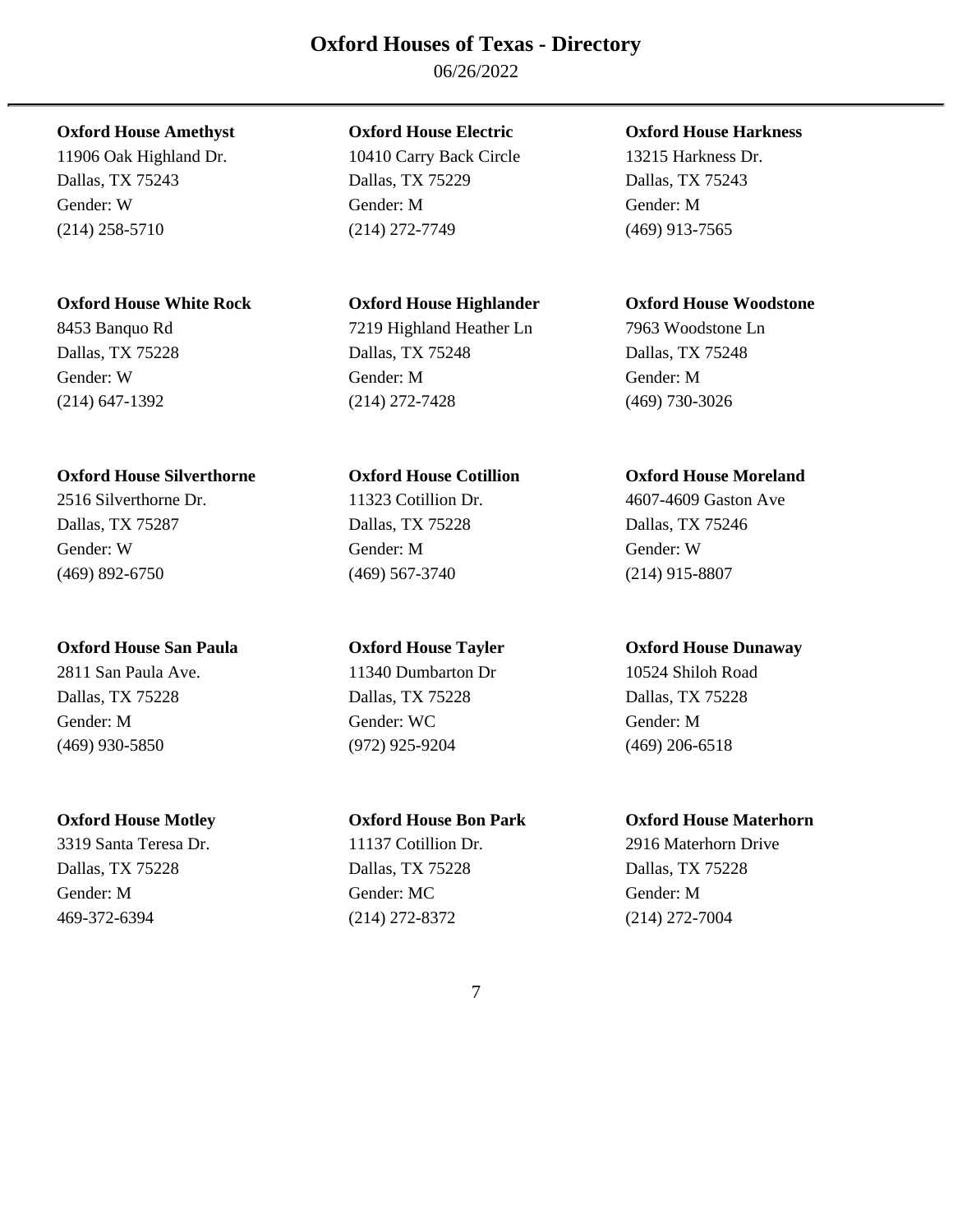06/26/2022

### **Oxford House Clover Haven Oxford House McCallum Oxford House Heather**

5108 Clover Haven St. 2715 Bantry Ln 7343 Highland Heather Ln Dallas, TX 75227 Dallas, TX 75248 Dallas, TX 75248 Gender: M Gender: M Gender: WC (469) 399-1232 214-964-0589 469-206-7900

Dallas, TX 75228 Dallas, TX 75287 Dallas, TX 75228 Gender: W Gender: M Gender: M 469-914-0205 469-758-0072 972-863-9889

### **Oxford House Santa Garza Oxford House Barcelona Oxford House Cloister**

### **Oxford House Anchor Oxford House Sherry Oxford House Merit**

### **Oxford House Ridgefrost Oxford House Maverick Avenue Oxford House Sandelwood**

11015 Ridgefrost Circle 2624 Maverick Avenue 10807 Sandalwood Drive Dallas, TX 75288 Dallas, TX 75228 Dallas, TX 75228 Gender: WC Gender: M Gender: M Gender: W Gender: W (972) 685-3551 (972) 807-2036 (469) 779-7023

3122 San Paula Ave 5430 Barcelona Drive 9906 Cloister Dr. Dallas, TX 75228 Dallas, TX 75043 Dallas, TX 75228 Gender: W Gender: WC Gender: W 214-484-5197 972-803-5101 214-774-9720

4315 Cinnabar Dr. 3056 Walnut Hill Ln. 7347 Debbe Dr. Dallas, TX 75227 Dallas, TX 75229 Dallas, TX 75252 Gender: W Gender: M Gender: M 214-434-1233 214-272-3798 214-881-9606

### **Oxford House Lockhart Oxford House Rayburn Oxford House Libby Lane**

2439 Lockhart Avenue 3717 Sam Rayburn Trail 3233 Gus Thomasson Rd.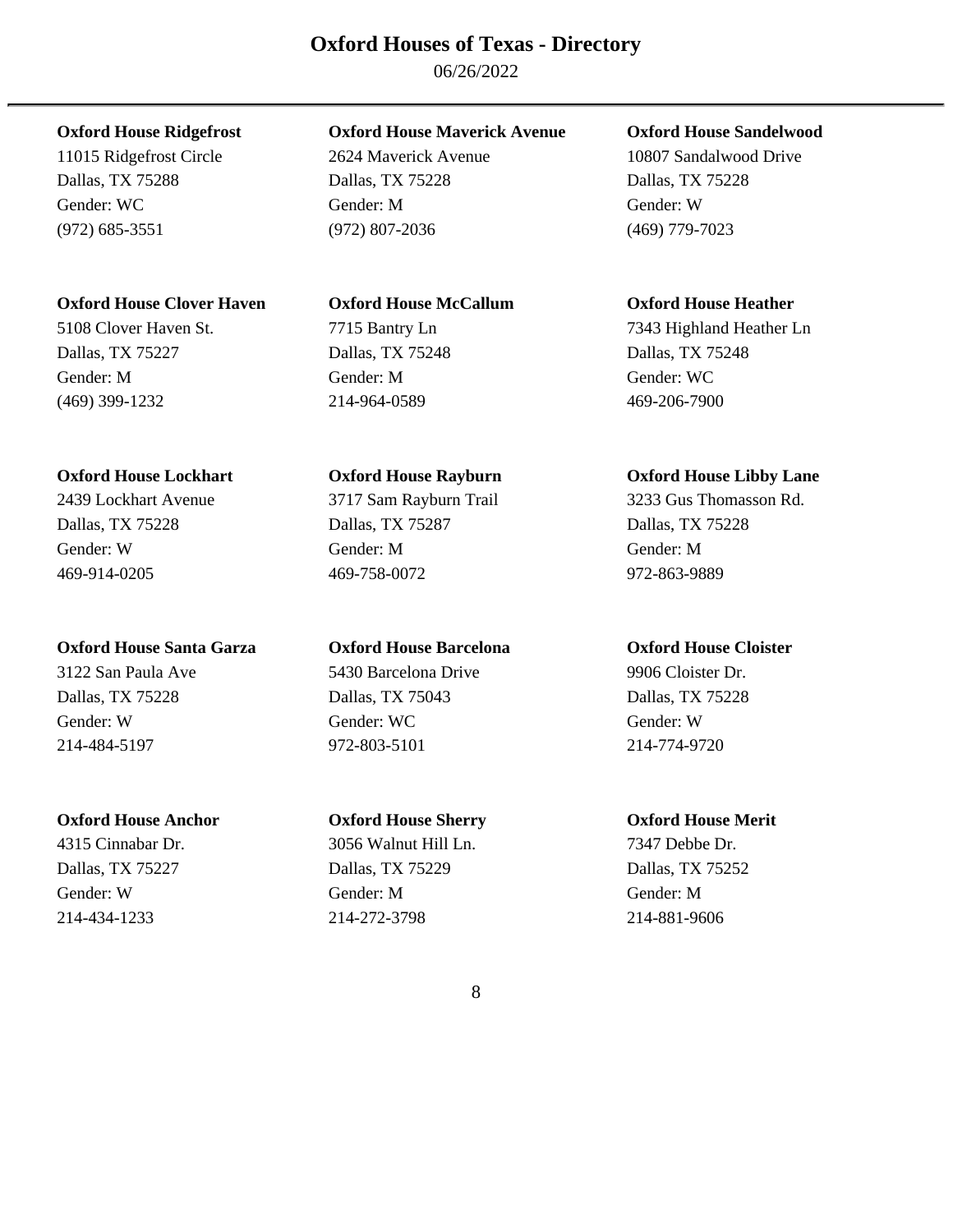06/26/2022

### **Oxford House McCart Oxford House Westcreek Oxford House Wharton**

5809 McCart Avenue 3716 Huntwick Dr 5537 Westcreek Dr Gender: W Gender: M Gender: M (682) 499-8331 (817) 349-0549 (817) 882-6386

### **Oxford House Denton Oxford House McCormick Oxford House Cliffside**

629 East Prairie Street 1613 McCormick St. 1 Cliffside Dr Gender: M Gender: M Gender: M (940) 243-3544 (940) 218-6505 (817) 782-9947

# 4100 Hawthorn Lane 1125 Fairweather Dr 3221 Cortez Drive

Gender: M Gender: WC Gender: M (817) 720-6330 (817) 496-3200 (817) 945-1360

### **Oxford House Trail Lake Oxford House Hedgewood Oxford House Marist**

6401 Trail Lake Dr. 7529 Hedgewood Ct. 929 Marist Dr. Fort Worth, TX 76133 Fort Worth, TX 76112 Fort Worth, TX 76120 Gender: M Gender: M Gender: M (682) 708-3149 (682) 213-2373 (817) 851-1628

### **Oxford House Walton Oxford House Woodway Oxford House Ahavah**

3637 Bilglade Rd. 2405 Winthrop Ave. 5601 Morley Avenue Fort Worth, TX 76133 Fort Worth, TX 76107 Fort Worth, TX 76133 Gender: W Gender: W Gender: W Gender: W Gender: W Gender: W C (682) 841-0160 (682) 224-5528 (682) 841-0607

Denton, TX 76205 Denton, TX 76205 Edgecliff Village, TX 76134-2544

### **Oxford House Milam Oxford House Fort Worth Oxford House Cortez North**

Fort Worth, TX 76137 Fort Worth, TX 76120-3325 Fort Worth, TX 76116-4947

Fort Worth, TX 76133-2424 Fort Worth, TX 76132 Fort Worth, TX 76133-2242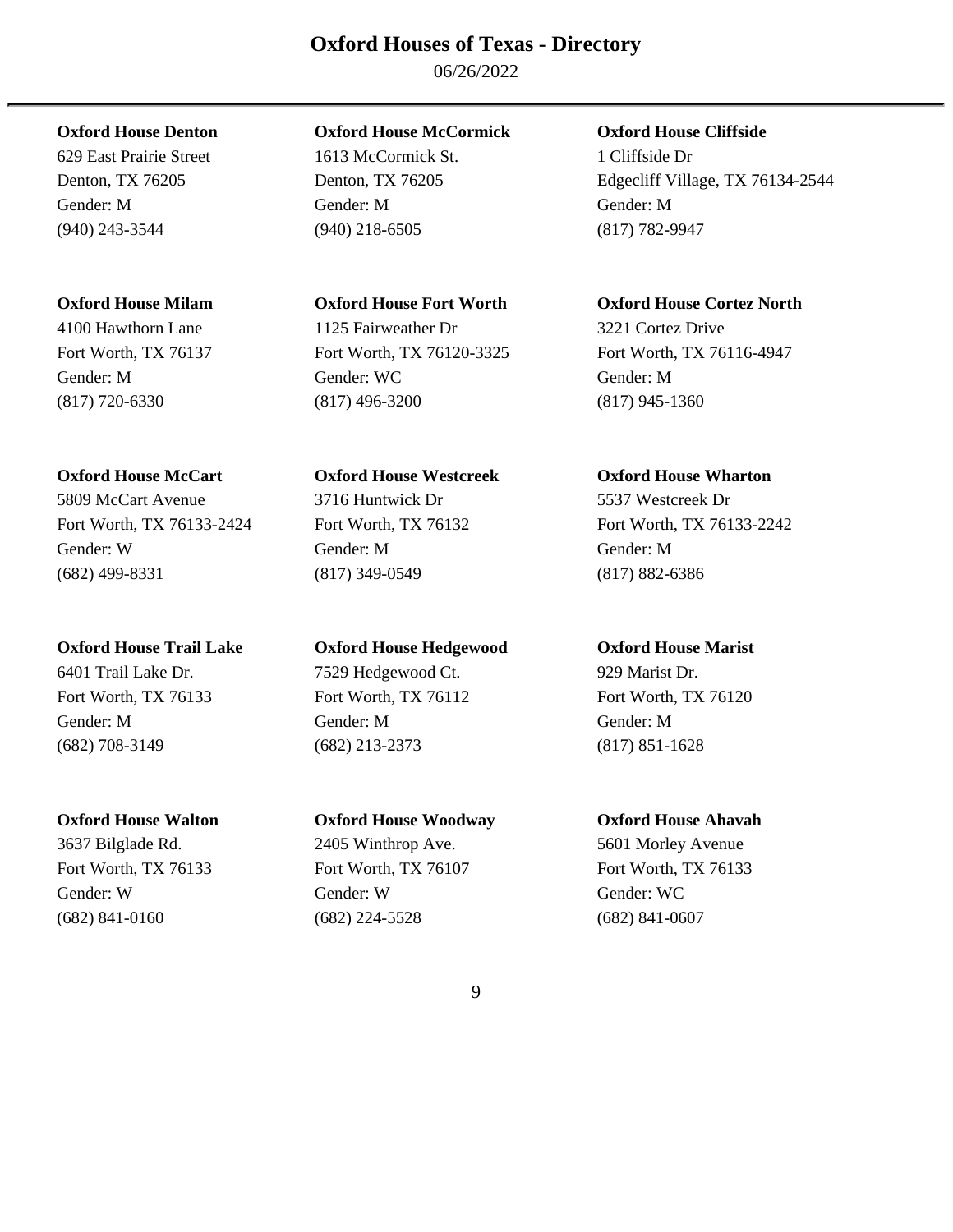06/26/2022

Fort Worth, TX 76112 Fort Worth, TX 76133 Fort Worth, TX 76132 Gender: WC Gender: M Gender: M (682) 301-1404 (682) 224-3026 (682) 224-3217

### **Oxford House Hallmark Oxford House Jennings Oxford House Periscope**

Gender: WC Gender: WC Gender: WC (817) 615-9362 (682) 250-2105 (817) 849-2694

### **Oxford House Lake Worth Oxford House Feather Oxford House Whistler**

(817) 720-6884 (682) 301-1544 (817) 420-9350

### **Oxford House Cactus Patch Oxford House Florentine Oxford House Bennett Ridge**

8413 Cactus Patch Way 1324 Florentine Dr. 7401 Vanessa Dr. Fort Worth, TX 76131 Fort Worth, TX 76134 Fort Worth, TX 76112 Gender: M Gender: M Gender: M 682-703-1810 682-385-9369 682-301-3140

### **Oxford House Prosper Oxford House Amor Oxford House Catori**

5420 Woodway Dr. 5917 Maceo Ln 7948 Buttercup Cir. N Fort Worth, TX 76133 Fort Worth, TX 76112 Fort Worth, TX 76123 Gender: M Gender: M Gender: W 682-841-1180 682-301-1650 682-708-3008

1704 Downey Dr. 6501 Winifred Dr. 5116 Inverness Ave.

# 4608 Ivanhoe Dr. 1813 S Jennings Ave 5501 Tularosa Drive Fort Worth, TX 76132 Fort Worth, TX 76110 Fort Worth, TX 76137

4624 Saint Thomas St. 1129 Fairweather Drive 4917 Whistler Drive Fort Worth, TX 76135 Fort Worth, TX 76120 Fort Worth, TX 76133 Gender: W Gender: W Gender: M

### **Oxford House Downey Oxford House Hulen Oxford House Worthy**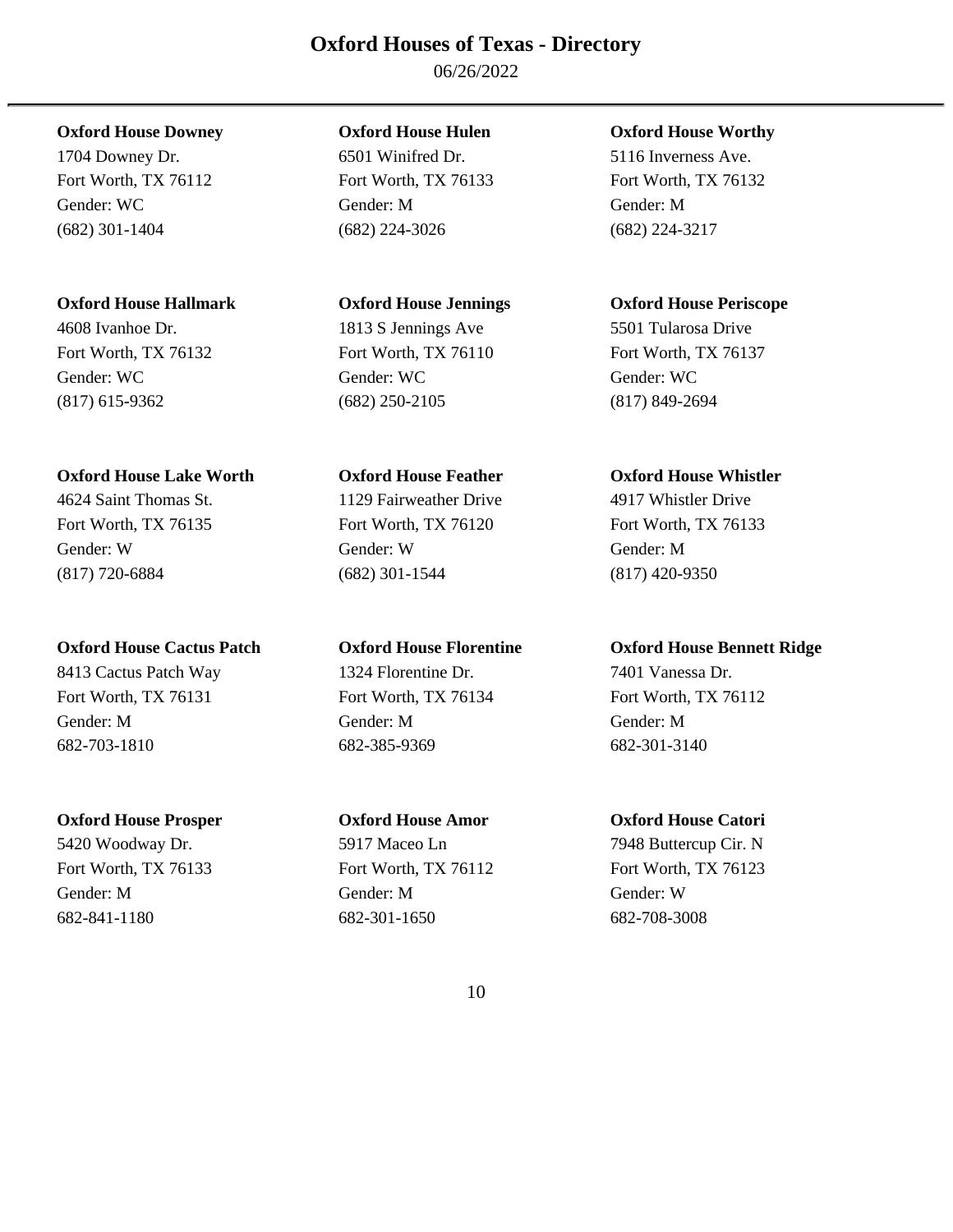06/26/2022

### **Oxford House Wedgwood Square Oxford House Meandering Way Oxford House Wyatt**

5512 Woodway Dr. 2801 Willow Ridge Dr. 2213 Sylvan Drive Ft. Worth, TX 76133-2972 Garland, TX 75044 Garland, TX 75040 Gender: M Gender: W Gender: W (682) 250-6462 (469) 304-1864 (469) 969-0990

3405 Valley View Lane 1421 Pine Hill Drive 2600 Holm Dr. Garland, TX 75043 Garland, TX 75043 Garland, TX 75041 Gender: W Gender: M Gender: WC (469) 814-0037 (214) 440-2406 (469) 661-8780

### **Oxford House Buckingham Oxford House Wheeler Oxford House Atreides**

Garland, TX 75042 Garland, TX 75040 Garland, TX 75043 Gender: M Gender: M Gender: M (214) 699-7435 (972) 905-5555 (972) 707-8288

### **Oxford House Arbor Trail Oxford House Twilight Oxford House Haltom**

3517 Arbor Trail 1014 Twilight Dr. 3121 Eastridge Dr. Gender: WC Gender: M Gender: M 214-484-1282 972-905-5691 682-707-9221

3205 Shenandoah Drive 1305 W. Walnut St. 5302 Barcelona Dr.

### **Oxford House Ludington Oxford House Yorkwood Oxford House Braes Ridge**

8806 Petersham Dr 9314 Autauga Dr 7703 Vickijohn Dr. Houston, TX 77031 Houston, TX 77080-1218 Houston, TX 77071 Gender: M Gender: WC Gender: W (832) 831-4587 (832) 767-0813 (832) 804-6745

### **Oxford House Solace Oxford House Lone Star Oxford House Firewheel**

Garland, TX 75043 Garland, TX 75040 Haltom City, TX 76117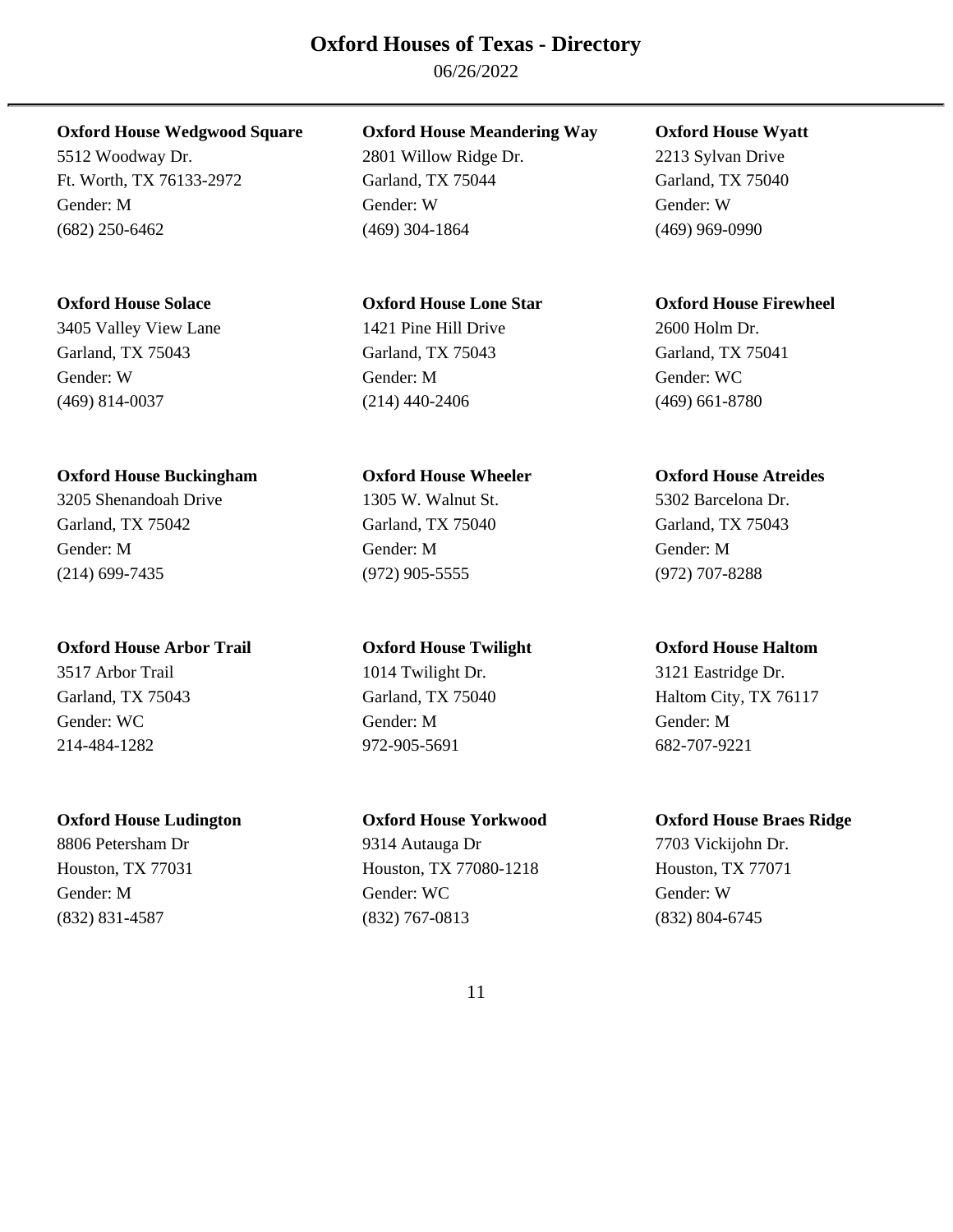06/26/2022

### **Oxford House Castle Rock Oxford House Beck Oxford House Bellus**

1423 Wagon Gap Tr 10615 Eagle Glen 8103 Braesview Ln Houston, TX 77090 Houston, TX 77041 Houston, TX 77071 Gender: M Gender: M Gender: M (281) 836-5243 (281) 809-5755 (832) 767-5547

### **Oxford House Oakland Brook Oxford House Cadawac Oxford House Ignis**

### **Oxford House University Row Oxford House Blue Bird Oxford House Champions**

### **Oxford House Martin Oxford House Bellaire Oxford House True**

8010 Twin Hills Dr. 6315 Ladera Dr 7510 Troulon Drive Houston, TX 77071 Houston, TX 77083-1414 Houston, TX 77074-4230 Gender: W Gender: W Gender: M (713) 485-6554 (832) 328-8207 (281) 501-1936

## 2715 Oakland Brook St. 8814 Cadawac Dr. 7208 Narcissus St. Houston, TX 77038 Houston, TX 77074 Houston, TX 77018 Gender: M Gender: M Gender: M (346) 207-7771 (832) 623-7252 (832) 491-0743

**Oxford House Vybe Oxford House Cypress Creek Oxford House London Park** 

3339 Hombly Dr. 11619 Breezy Knoll Dr. 5107 Havenwoods Dr. Houston, TX 77066 Houston, TX 77064 Houston, TX 77066 Gender: W Gender: M Gender: W (832) 666-8907 (832) 756-2995 (832) 680-6909

Houston, TX 77004 Houston, TX 77041 Houston, TX 77038 Gender: W Gender: M Gender: MC (713) 485-4835 (713) 380-2992 832-328-0749

3425 Southmore Blvd 10730 Clear Cove Lane 2750 Magnolia Hill Trails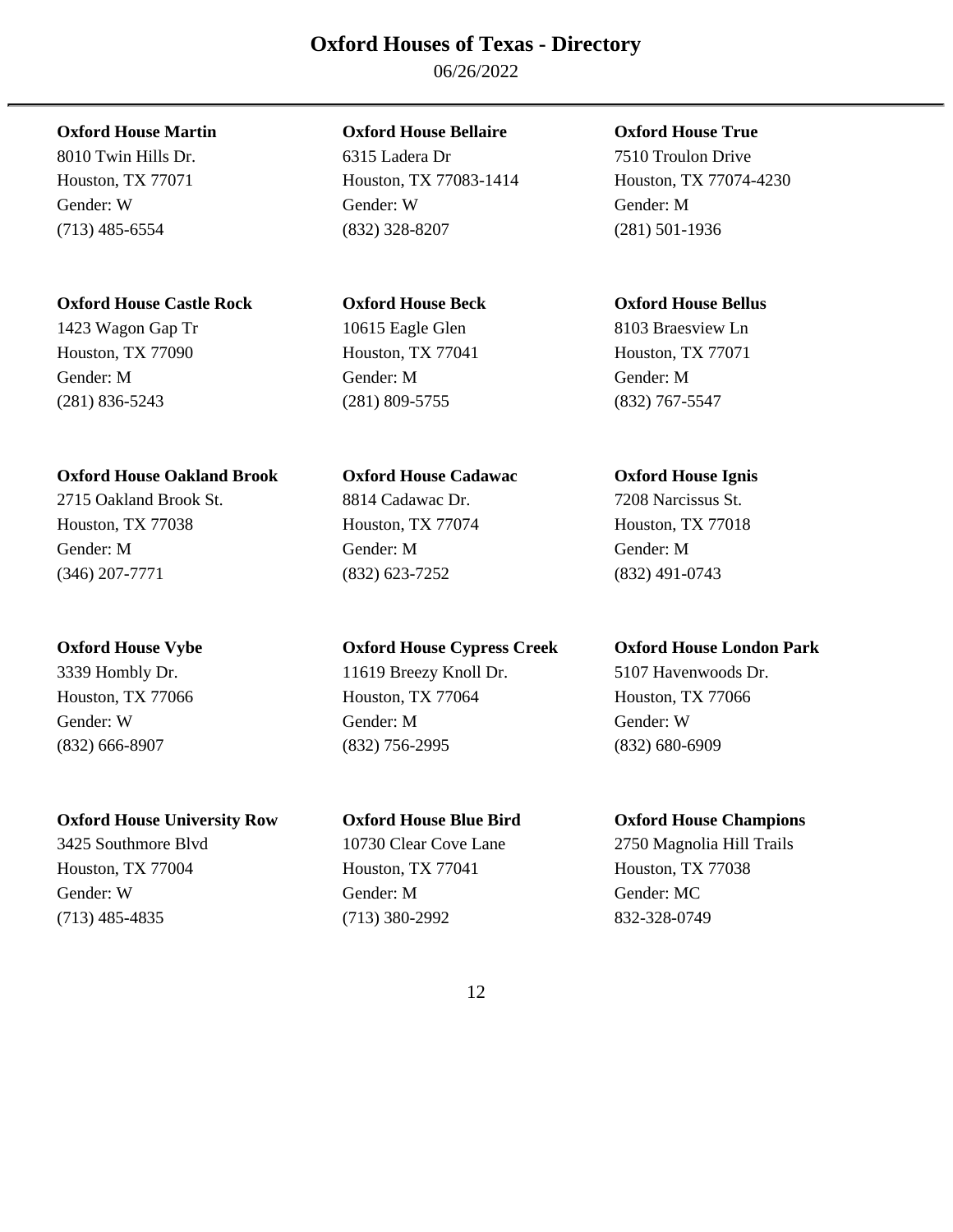06/26/2022

### **Oxford House Shelby Marie Oxford House Pohala Oxford House Twin Hills**

Houston, TX 77074 Houston, TX 77070 Houston, TX 77071 Gender: WC Gender: M Gender: M 346-335-7914 281-653-9062 713-636-9831

### **Oxford House Cygnet Oxford House Four Wings Oxford House Hurst**

832-286-4653 281-982-3125 (817) 616-3730

### **Oxford House Hillcrest Oaks Oxford House Mockingbird Oxford House Salem Trail**

Longview, TX 75604 Lubbock, TX 79413 Lubbock, TX 79414 Gender: W Gender: W Gender: W 903-704-0259 (806) 317-1150 (806) 701-1821

# 5203 Pebble Springs Drive 815 Hillock Bluff Cir. 832 Overhill Ct. Houston, TX 77066 Houston, TX 77073 Hurst, TX 76053 Gender: WC Gender: W Gender: M

1346 Carriage Dr 701 Mockingbird Dr. 817 Salem Trail Irving, TX 75062 Lewisville, TX 75067 Lewisville, TX 75067 Gender: M Gender: M Gender: M 972-600-9640 (214) 513-9833 214-222-5385

# 310 E. Twilight 3201 65th St 4617 42nd Street

### **Oxford House Faith Park Oxford House Mahon Park Oxford House Sandstorm**

4208 41st Street 5426 33rd St 4914 18th Street Lubbock, TX 79413 Lubbock, TX 79407 Lubbock, TX 79416 Gender: M Gender: M Gender: M (806) 317-1342 (806) 701-1795 806-407-5445

6830 Leader St. 10819 Creektree Dr. 8115 Twin Hills St.

### **Oxford House Pine Tree Oxford House Caprock Oxford House Toledo Bend**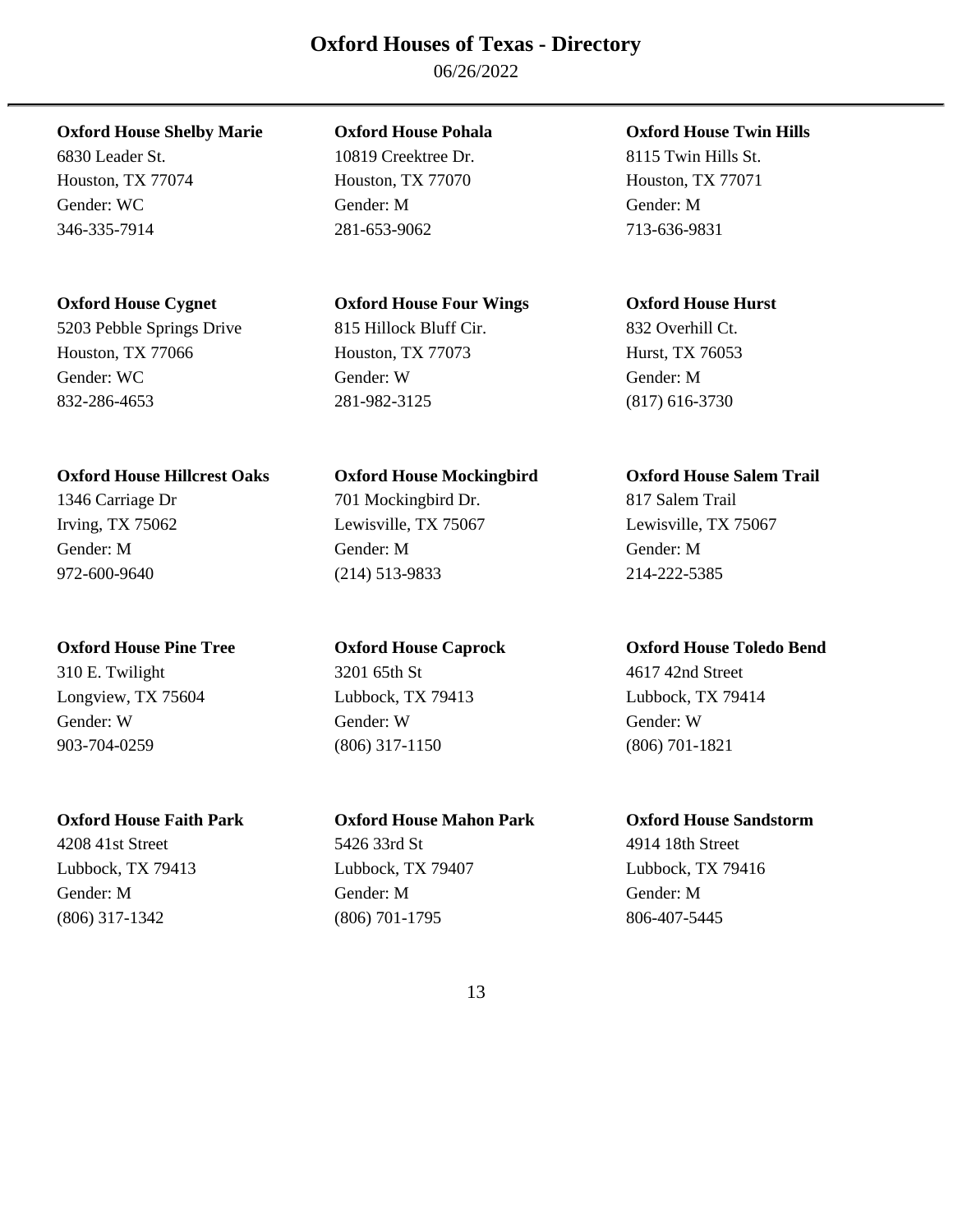06/26/2022

308 N. Brentwood Ave. A/B 3411 Princeton Ave. 3302 W. Dengar Ave. Lubbock, TX 79416 Midland, TX 79703 Midland, TX 79707 Gender: M Gender: M Gender: WC 806-407-5566 432-218-6105 432-218-6932

2214 Aransas Pass 1222 Sugarland Dr. 1435 Jericho Ridge Gender: M Gender: M Gender: W (830) 302-7497 (830) 632-5578 (830) 627-4447

### **Oxford House Trouvaille Oxford House Valiant Oxford House Century**

472 Willow Arch 3610 Maple Avenue 1604 E. Century Ave New Braunfels, TX 78130 Odessa, TX 79762 Odessa, TX 79762 Gender: WC Gender: M Gender: WC Gender: WC Gender: WC Gender: WC Gender: WC Gender: WC Gender: WC Gender: WC Gender: WC Gender: WC Gender: WC Gender: WC Gender: WC Gender: WC Gender: WC Gender: WC Gender: WC Gender: WC Gen 830-387-5556 (432) 272-0515 (432) 552-8410

3201 Winfield Ave 2418 E. 21st. St. 911 Ramble Creek Gender: M Gender: M Gender: W (432) 272-0679 432-272-0458 (512) 721-5621

Plano, TX 75075-6630 Plano, TX 75205 Plano, TX 75023 Gender: M Gender: M Gender: W (469) 366-9993 (214) 272-7131 (469) 786-1679

### **Oxford House Xena Oxford House Basin Oxford House Tumbleweed**

### **Oxford House Gentry Oxford House Summit Oaks Oxford House Jericho Ridge**

New Braunfels, TX 78130 New Braunfels, TX 78130 New Braunfels, TX 78130

### **Oxford House Noble Oxford House Woodpine Oxford House Ramble Creek**

Odessa, TX 79764 Odessa, TX 79761 Pflugerville, TX 78660

### **Oxford House Plano Oxford House Far Hills Oxford House Canyon Valley**

2324 Claridge Circle 1029 Filmore Drive 3344 Canyon Valley Trail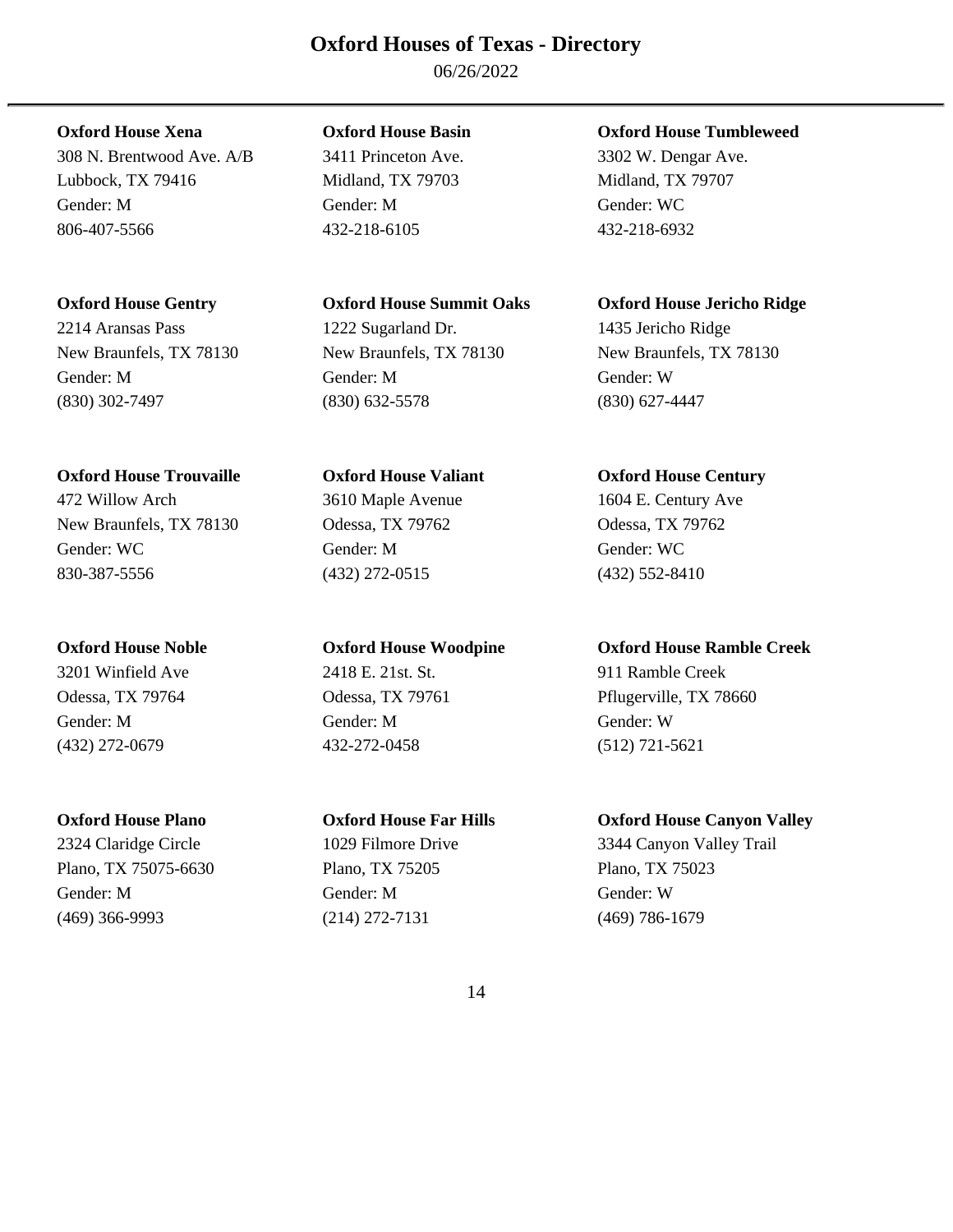06/26/2022

Plano, TX 75093 Plano, TX 75024 Plano, TX 75023 Gender: M Gender: WC Gender: M (469) 626-0901 469-626-0008 469-626-0452

### **Oxford House Walnut Hill Oxford House Baylor Oxford House Beltline**

1238 Delmont Dr. 1703 Aurora Dr. 1226 Donna Drive Gender: M Gender: M Gender: M (214) 484-1361 (972) 685-0192 (214) 484-3765

Richardson, TX 75081-3401 Richardson, TX 75080-5724 Richardson, TX 75081-3153 Gender: W Gender: M Gender: M (972) 671-2310 (214) 613-6728 (972) 480-8866

### **Oxford House Richland Manor Oxford House Maple Oxford House Woodland Park**

414 Sheffield Dr 410 Maple St 1423 Nantucket Dr Richardson, TX 75081-5540 Richardson, TX 75081-4244 Richardson, TX 75080-4142 Gender: M Gender: WC Gender: WC (469) 914-5424 (469) 930-0143 (469) 206-6840

**Oxford House Lois Lane Oxford House Pride Oxford House Richardson**  100 S. Lois Lane 1426 Lamp Post Lane 1813 Harvard Drive

### **Oxford House Cripe Oxford House Lake Highlands Oxford House Weldon 2**  403 Fieldwood Dr 404 Birch Lane 636 Williams Way Richardson, TX 75081-5533 Richardson, TX 75081 Richardson, TX 75080 Gender: M Gender: M Gender: M (972) 803-6427 (214) 597-2945 (469) 778-0187

### **Oxford House McClary Oxford House Rigsbee Oxford House Cross Bend**

4001 McClary Drive 2626 E. Park Blvd 3336 Cross Bend Rd.

Richardson, TX 75080-5812 Richardson, TX 75081 Richardson, TX 75080-5814

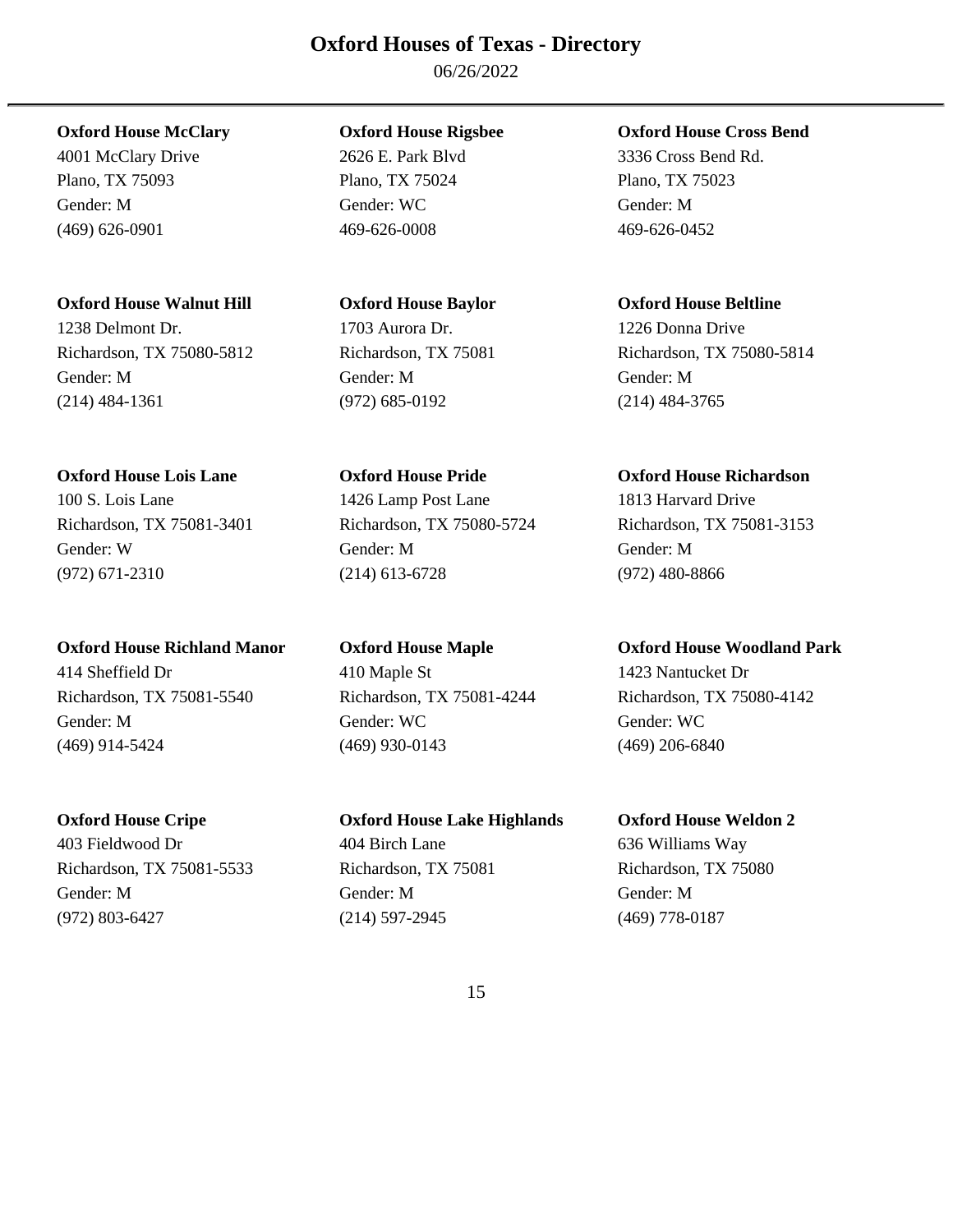06/26/2022

### **Oxford House South Spring Oxford House Apollo Oxford House Avenue D**

111 South Spring Creek Dr. 2103 Apollo Rd. 816 Avenue D Gender: W Gender: W Gender: M 972-925-0043 972-231-5633 (281) 762-1034

### **Oxford House Fawn Ridge Oxford House Tranquility Oxford House Janus**

1803 Fawn Ridge Trail 8330 Glen Canyon Dr. 400 Arrow Head Gender: M Gender: W Gender: W (512) 382-6293 (512) 215-0819 (512) 505-8167

### **Oxford House Bowman Oxford House Creekmont Oxford House Mylo**

512-520-8518 512-551-9603 (512) 520-5019

Gender: M Gender: W Gender: M (325) 703-5002 325-617-4222 (210) 475-3273

738 Clower 1130 W. Mistletoe Avenue 1226 Oblate

# 515 Heather Dr. 905 Creekmont Dr. 1507 Roundup Trail Round Rock, TX 78664 Round Rock, TX 78681 Round Rock, TX 78681 Gender: M Gender: WC Gender: M

**Oxford House Angelo Oxford House Rubicon Oxford House Davis** 

San Antonio, TX 78212 San Antonio, TX 78201-5623 San Antonio, TX 78216 Gender: M Gender: M Gender: M (210) 731-0412 (210) 320-1578 (210) 320-1914

Richardson, TX 75081 Richardson, TX 75081 Rosenberg, TX 77471-2312

Round Rock, TX 78681 Round Rock, TX 78681 Round Rock, TX 78681-3715

2536 University Ave 1014 Austin St. 730 Hammond Avenue San Angelo, TX 76904 San Angelo, TX 76903 San Antonio, TX 78120-3110

### **Oxford House Beacon Hill Oxford House Mistletoe Oxford House Fredericksburg Rd**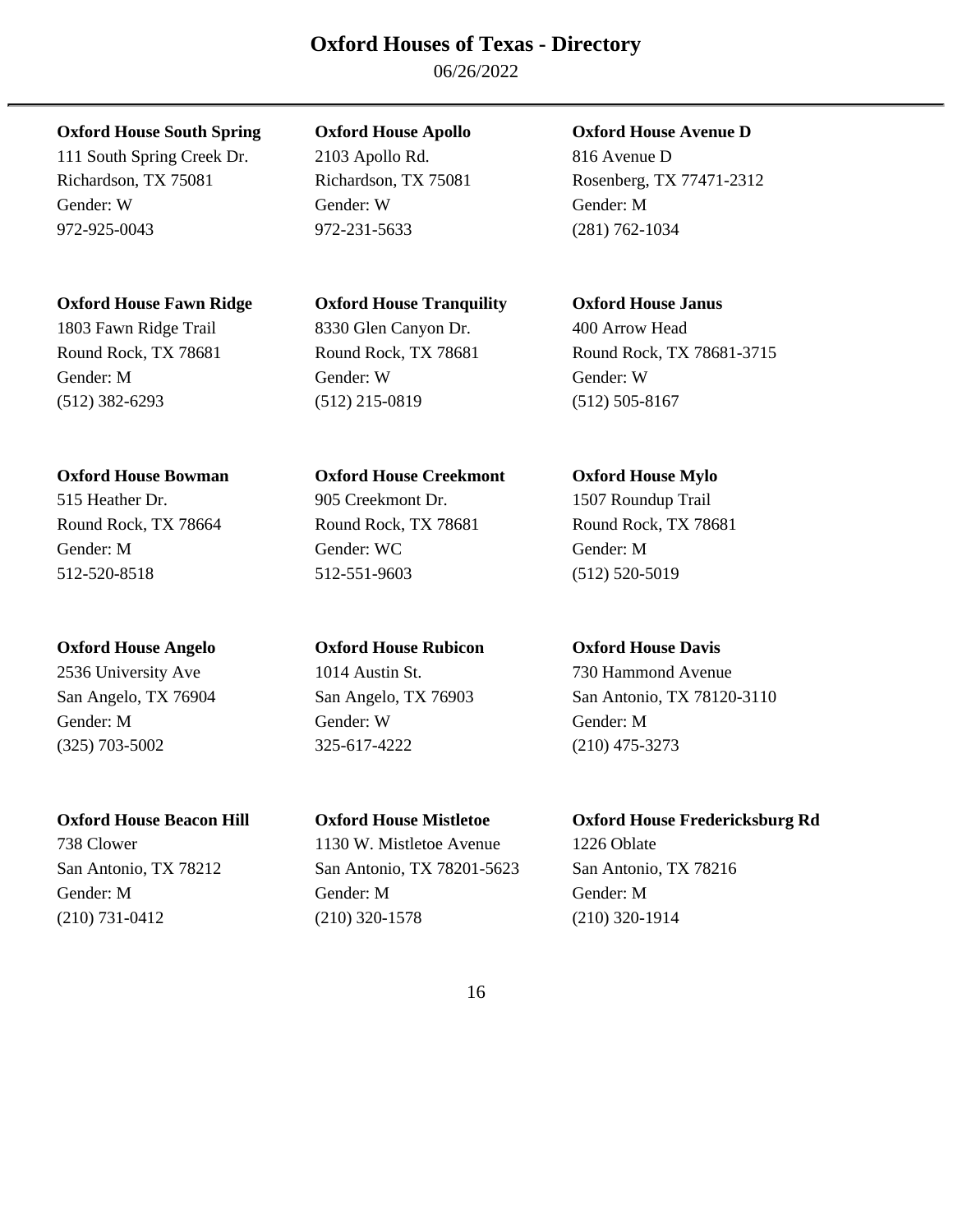06/26/2022

5907 Rimkus Street 4834 Flicker Street 15610 Knoll Cliff Street Gender: WC Gender: M Gender: M Gender: WC Gender: WC (210) 272-0050 (210) 462-1055 (210) 368-9301

### **Oxford House Guilbeau Oxford House Wood Oak Oxford House Carson**

Gender: M Gender: M Gender: M (210) 267-1870 (210) 455-3962 (210) 637-9028

### **Oxford House Sutters Rim Oxford House Brettonwood Oxford House Invicta**

1002 Sutters Rim 314 Brettonwood Dr 401 E Park Avenue Gender: WC Gender: M Gender: M Gender: WC Gender: WC (210) 437-0061 (210) 231-0360 (210) 362-1198

### **Oxford House Alamo City Oxford House Emet Oxford House Bashlow**

5914 Iris Isle 338 Senova 17022 Cortland Rdg San Antonio, TX 78218 San Antonio, TX 78216 San Antonio, TX 78247 Gender: M Gender: W Gender: M (512) 961-6447 (210) 455-6413 (210) 254-9795

# 7619 Braun Oak 5642 Wood Oak Street 627 E. Carson Street

**Oxford House Blanco Oxford House Meadow Park Oxford House Grayson**  1130 W Russell Place 4715 Rosemarys Farm 422 Spofford Ave San Antonio, TX 78201 San Antonio, TX 78244-1333 San Antonio, TX 78208-1547 Gender: WC Gender: M Gender: M Gender: M (210) 251-3106 (210) 858-7757 (210) 267-2521

### **Oxford House Leon Valley Oxford House Marbach Oxford House Rolling Oaks**

San Antonio, TX 78238-2340 San Antonio, TX 78217 San Antonio, TX 78247-2152

San Antonio, TX 78250-2606 San Antonio, TX 78233-5037 San Antonio, TX 78208-1248

San Antonio, TX 78258-2906 San Antonio, TX 78218-4208 San Antonio, TX 78212-3458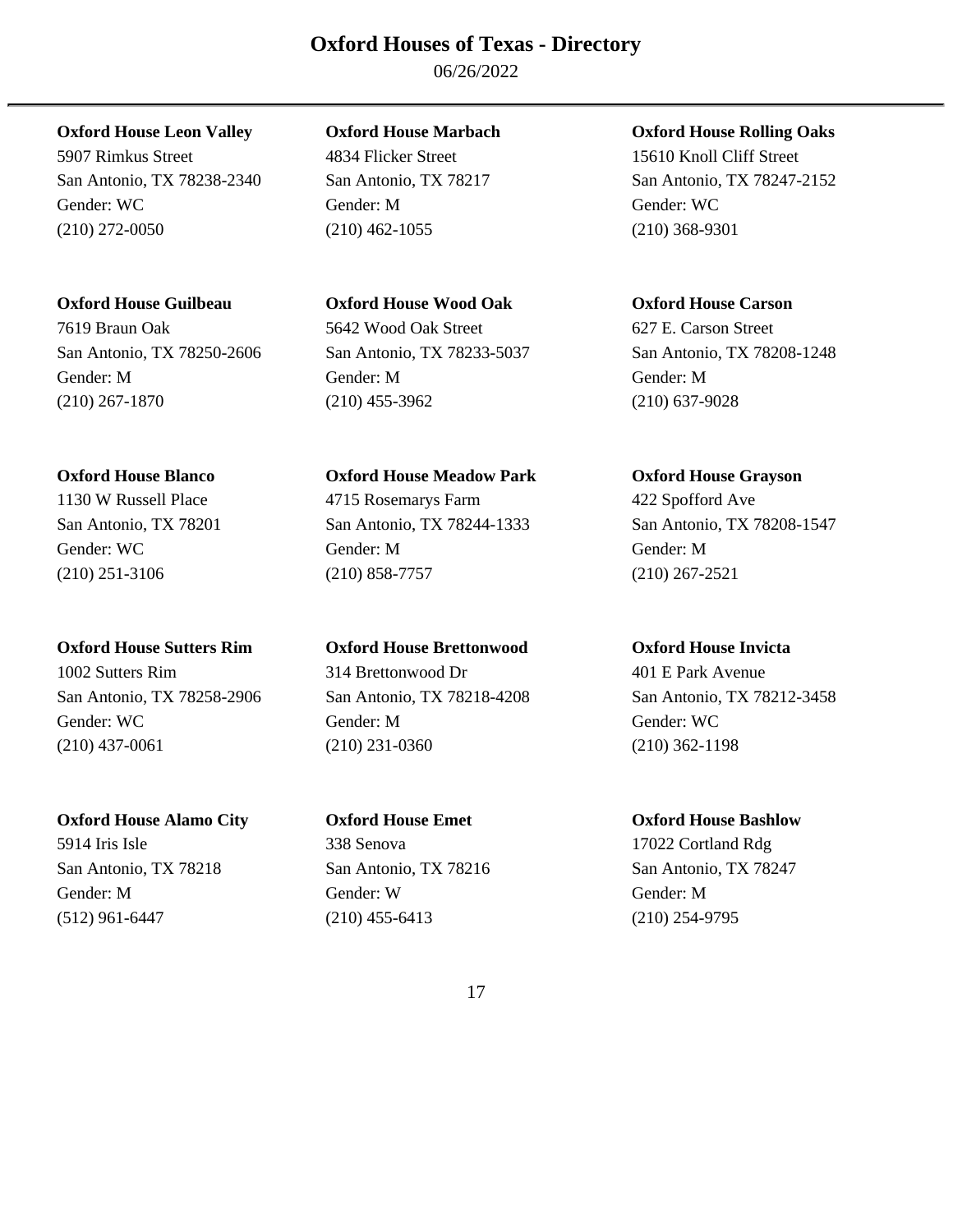06/26/2022

522 Redcliff Drive 118 Maplewood Lane 206 Florencia Ave. San Antonio, TX 78216 San Antonio, TX 78216 San Antonio, TX 78228 Gender: M Gender: MC Gender: M (210) 757-3725 (210) 314-1153 (210) 354-7664

331 Waxwood 131 Yale Ave 1120 Fulton Ave

518 Paschal St. 2423 W Gramercy 122 Summertime Dr. San Antonio, TX 78212 San Antonio, TX 78228 San Antonio, TX 78216 Gender: M Gender: M Gender: WC (210) 253-9644 (210) 370-3045 (210) 647-6673

### **Oxford House Costigan Oxford House San Pedro Oxford House Culebra**

### **Oxford House Dawson Oxford House Revenant Oxford House Ohana**

San Antonio, TX 78216 San Antonio, TX 78201 San Antonio, TX 78201 Gender: W Gender: M Gender: WC (210) 255-8072 (210) 320-0576 (210) 721-7881

934 Craig Place 738 W Rosewood Ave 302 Chicago Blvd San Antonio, TX 78201 San Antonio, TX 78212 San Antonio, TX 78210 Gender: M Gender: W Gender: M (210) 384-9109 (210) 236-9853 (210) 757-3101

### **Oxford House Gemini Oxford House Green Meadow Oxford House Excalibur**

241 W. Norwood Ct. 111 Green Meadow Blvd. 2803 Belvoir Dr San Antonio, TX 78212 San Antonio, TX 78213 San Antonio, TX 78230 Gender: W Gender: W Gender: M (210) 248-9908 (210) 688-4878 (210) 999-5249

### **Oxford House Excelsior Oxford House Gramercy Oxford House Summertime**

### **Oxford House Alliance Oxford House Rosewood Oxford House Lions Park**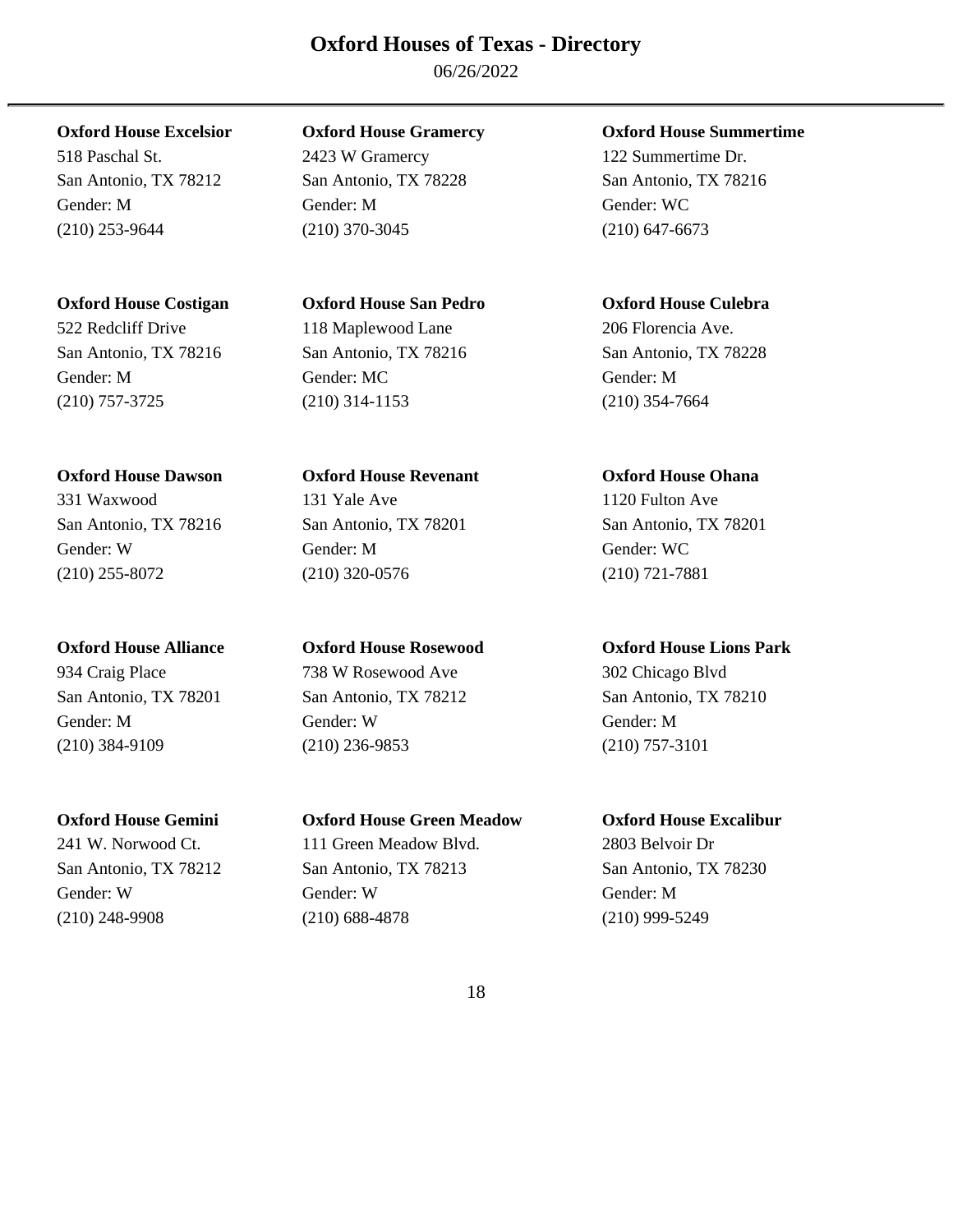06/26/2022

San Antonio, TX 78212 San Antonio, TX 78247 San Antonio, TX 78216 Gender: M Gender: M Gender: W (210) 251-2553 (210) 314-3606 (210) 598-0471

### **Oxford House Spring Creek Oxford House Falcone Oxford House Ridgeview**

5435 Friesenhahn Ct. 7719 Braun Bend 127 Shannon Lee San Antonio, TX 78247 San Antonio, TX 78250 San Antonio, TX 78216 Gender: M Gender: M Gender: WC 210-463-9992 (210) 474-0102 (210) 375-9899

3608 W. Houston Street 514 Stewart Lane 2707/2703 Willard Lane Sherman, TX 75092 Sherman, TX 75092 Tyler, TX 75707 Gender: M Gender: W Gender: M (903) 771-4497 903-771-0847 (903) 630-6377

863 Lee Hall 4144 Jung Rd 203 Anne Lewis Dr

16730 Basin Oak 9018 Timber Laurel 3415 W. Woodlawn Ave. San Antonio, TX 78247 San Antonio, TX 78250 San Antonio, TX 78228 Gender: MC Gender: WC Gender: WC Gender: M 210-998-2336 210-776-1905 210-267-1644

### **Oxford House Bangarang Oxford House Montclair Street Oxford House Willowleaf**

8611 Derringer St. 1824 Montclair Street 113 N. Moss St San Antonio, TX 78217 Seguin, TX 78155 Seguin, TX 78155 Gender: M Gender: M Gender: M 210-560-2652 (830) 433-9420 830-433-4767

### **Oxford House Sherman Oxford House North Heritage Oxford House Tyler**

### **Oxford House Valor Oxford House Amity Oxford House Candor**

### **Oxford House Ourson Oxford House Sunflower II Oxford House Redencion**